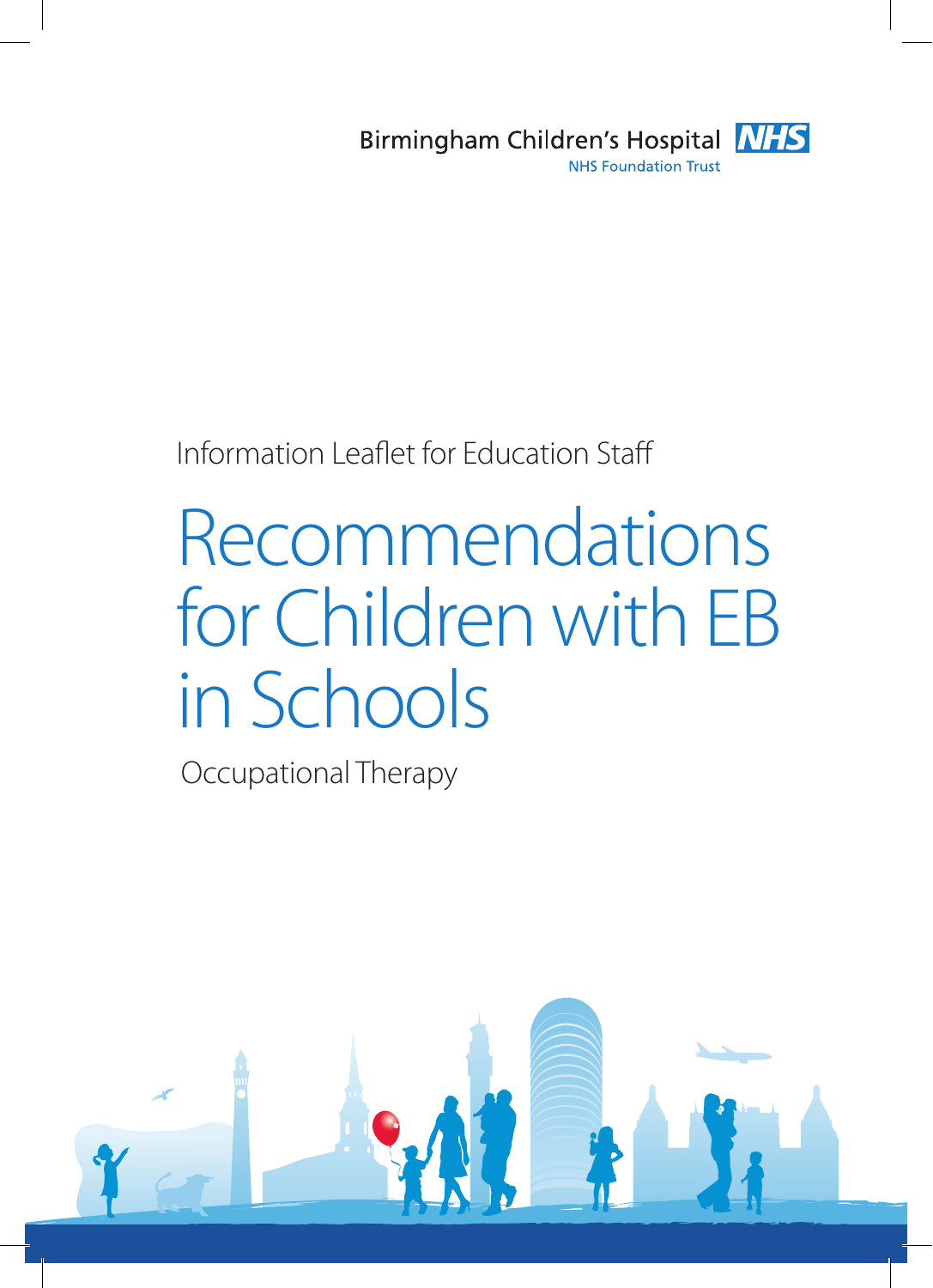# **Contents**

| Adaptations and equipment                    | $2 - 5$ |
|----------------------------------------------|---------|
| Activity to promote independence & inclusion | $5-6$   |
| Fine motor activities and handwriting        | 6-9     |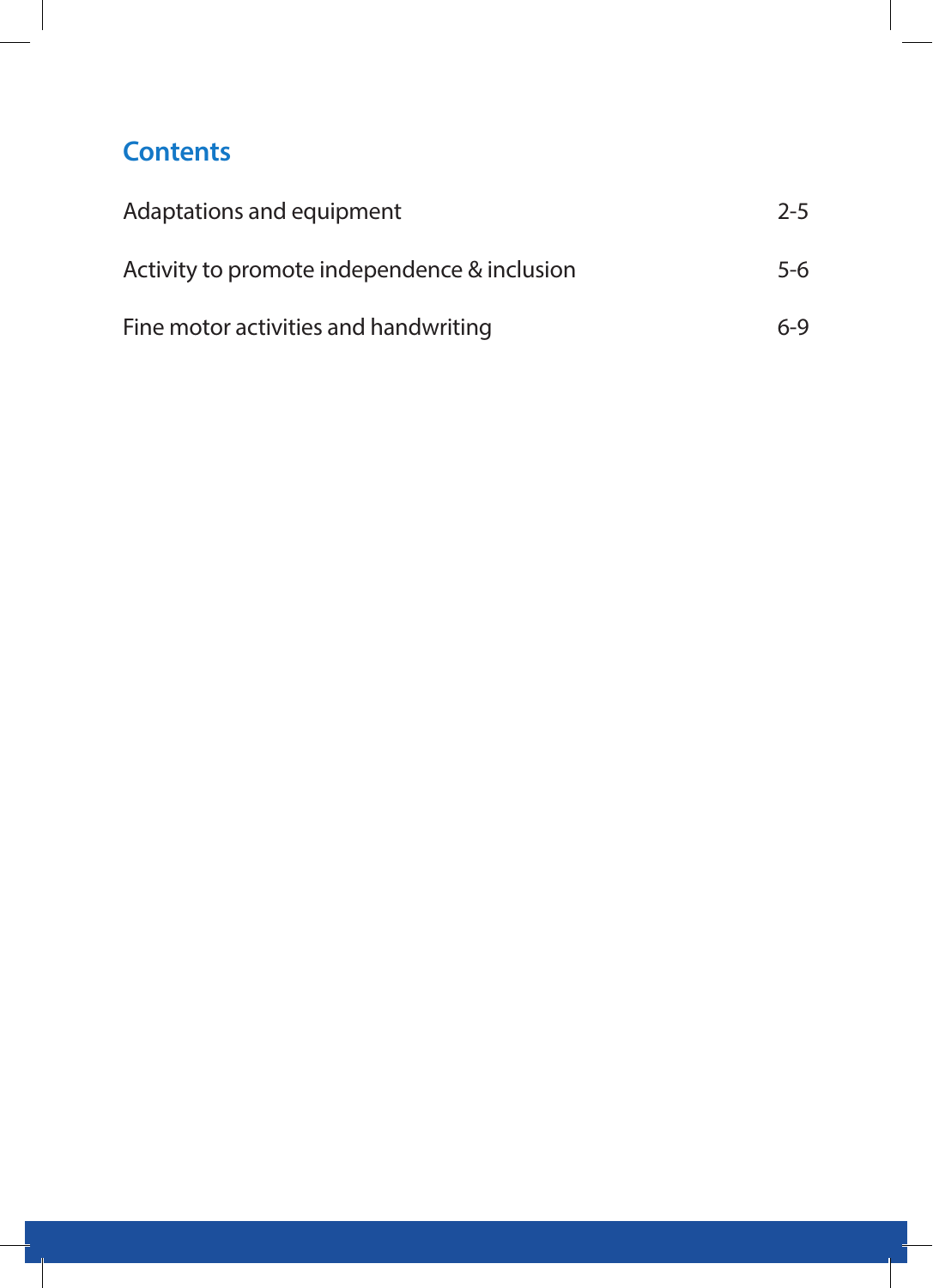# **What is EB?**

Epidermolysis Bullosa (EB) is a rare and severe genetic condition that causes skin blistering and can impair gross and fine motor skills.

## **What is Occupational Therapy and how can it help?**

Occupational Therapy works with children and young people to assess their needs and ability to engage in activities of daily living; self-care, productivity (school) and leisure. We encourage independence and can advise and prescribe equipment, building adaptations or strategies to enable a person to participate in their environment effectively.

Children with EB have fragile skin which can blister and tear easily which makes everyday tasks more difficult. There is no cure and daily life involves wound care, pain management and protective bandaging. These recommendations are for education staff who have a child or young person with EB in their school and want to encourage their full participation and minimise friction to the skin.

## **1. Adaptations and equipment**

There is no standard equipment made for children or young people with EB but there are simple modifications you can make to their school environment to prevent blistering and to promote inclusion in activities.

#### **In the Classroom Example of Soft Chair**

• A soft chair should be provided that allows the child sit at a 90° angle and has no sharp edges. Ensure there are no bars underneath the table that the child is likely to bang her/his leg off.

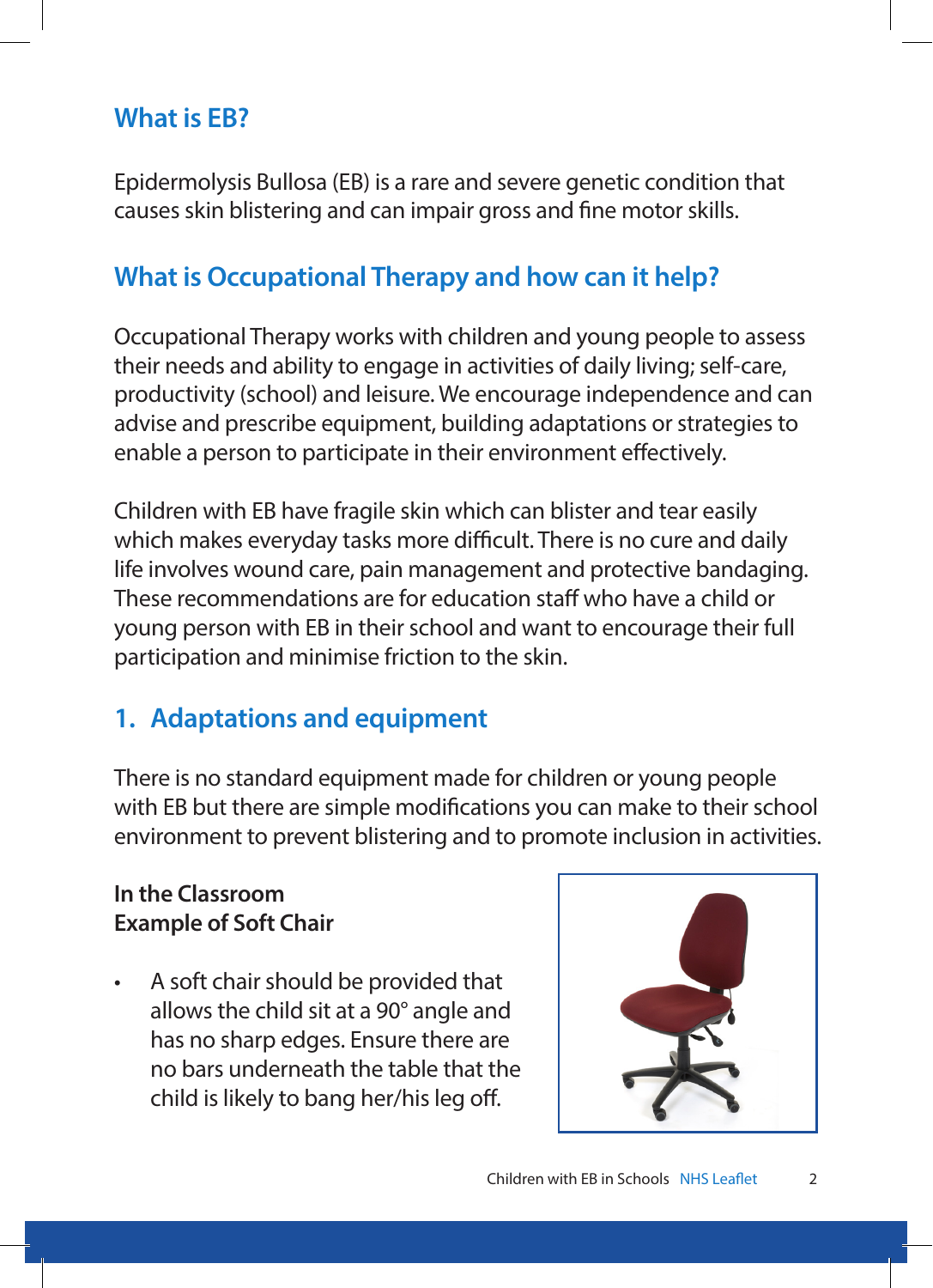#### **Example of foam piping**

- A height adjustable table or chair would be preferable to allow the child to work at different levels in sitting and standing.
- The table edges should be all rounded and can be covered with sheep skin\* or foam piping to reduce any friction (this can be sourced at any DIY store).

#### **Example of stirex scissors**

• Which self open and only need hand pressure to close



#### **Example of book turner**

- Ensure books are covered in foam or felt material to protect the child from sharp edges.
- A book turner can be sourced to assist reading and turning pages if necessary. Alternatively an e-book can be used if available.



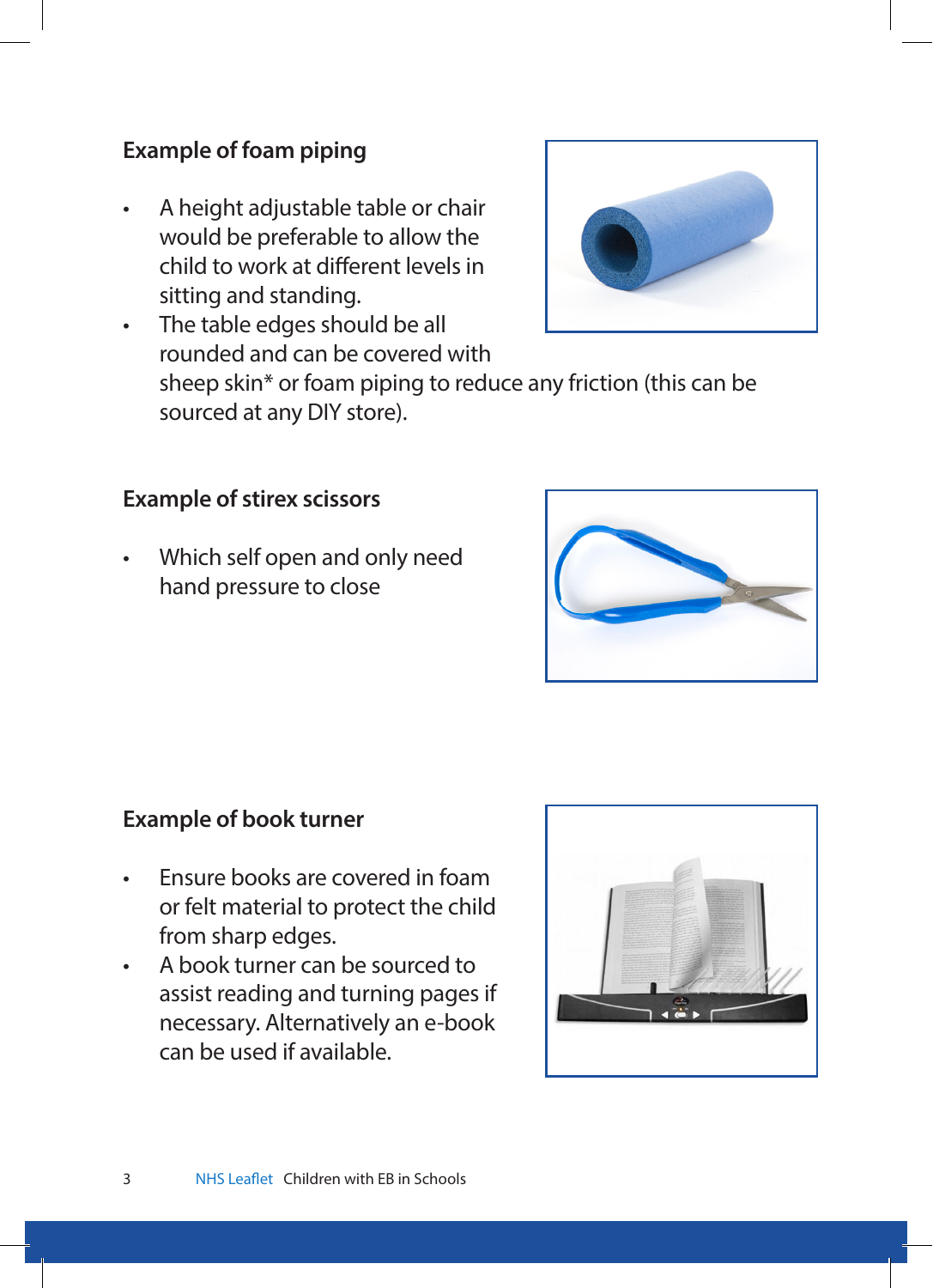#### **Example of cutlery grippers**

- If the child eats in school and requires adaptive cutlery they can be referred to their local Occupational Therapist to assess for suitable cutlery.
- If maintaining a firm grip on cutlery is an issue, simple adaptations can be tried using foam padding to make the handle larger and softer.



\*The sheepskin can be purchased online from numerous different providers

#### **In the Bathroom**

- Foam/padded toilet seats can be used and sourced from your local occupational therapy service or online catalogues. Suitable companies include NRS, Amazon, Homecraft, Boots.
- The toilet space needs to be of ample size to facilitate a turning circle of a wheelchair (if applicable)



at approximately 60 inches of space to make a 360-degree turn (depending on size of wheelchair).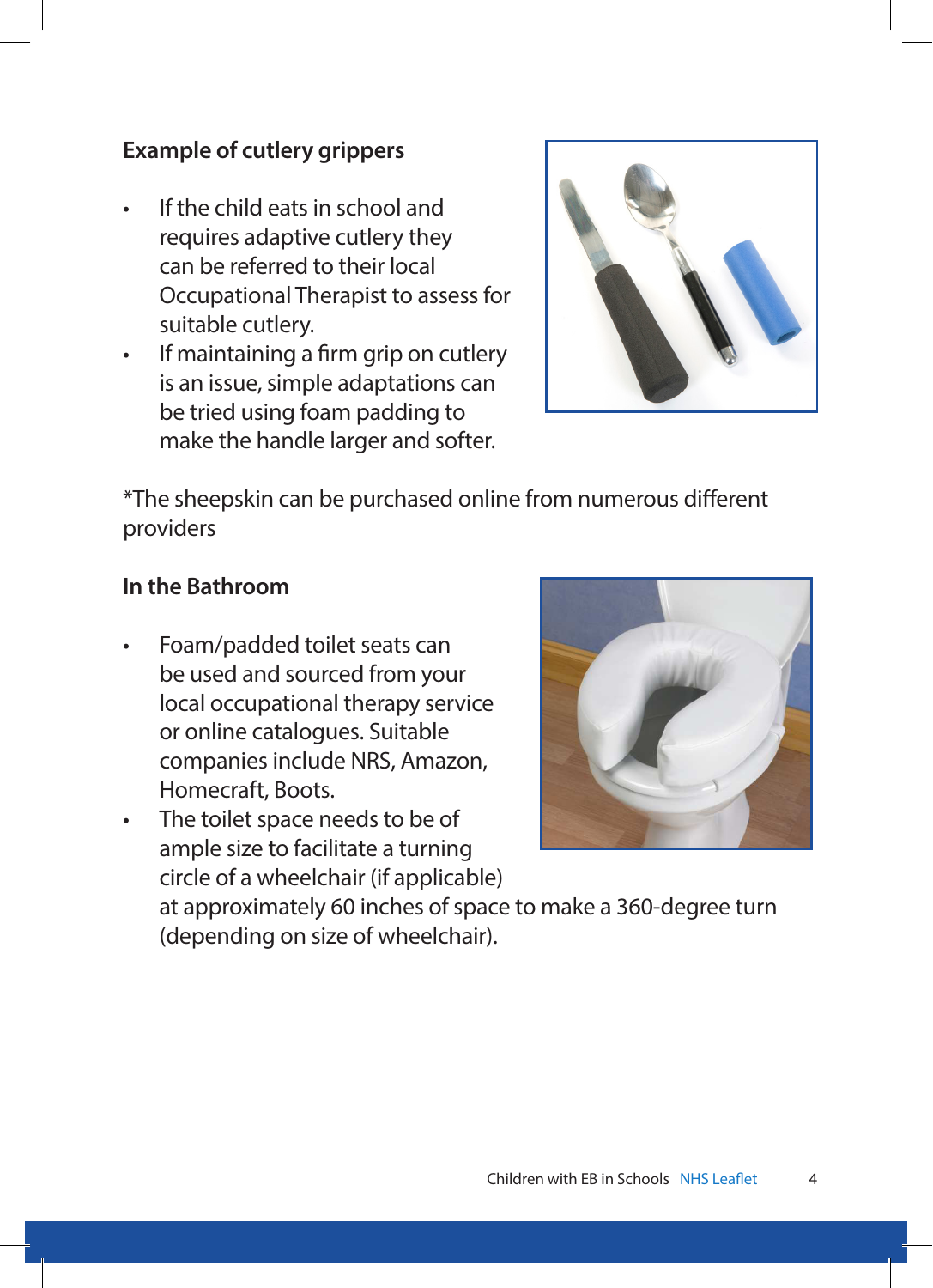## **Around School**

- Depending on the child's mobility, he/she may require level access or a lift to access all rooms their peer's access.
- The door width should be approximately 32 inches (82cm) wide to allow wheelchair access if required.
- The doors need to be light weight and open both forward and backward to allow for wheelchair users to open the door going in and out of the bathroom independently.
- School bags can be heavy and difficult to carry for children with E.B. Using a bag on wheels, getting their friends to help carry books or using a bag with thick padded straps may assist

# **2. Activity to promote independence and inclusion**

A "can do" approach is essential rather than a "can't"

A child with EB can be restricted in the activities he/she participates in due to the risk of skin blisters and this can impact them in a number of ways. Being unable to carry out the same activities as their peers can make them feel excluded, and does not give them as many opportunities to explore their environment, social interaction and for sensory experiences. They can suffer from pain and fatigue which also impacts on their ability to attend and concentrate on tasks. This can often lead to frustration and appearing to withdraw from wider school activities.

## **Activity Ideas;**

- Set up activities that include the child. For example, in P.E. let them take the scores of the football game.
- Adapt activities to make it more suitable for the child to complete.
- Assist the child with part of the task but allow them to complete it in order to gain a sense of achievement.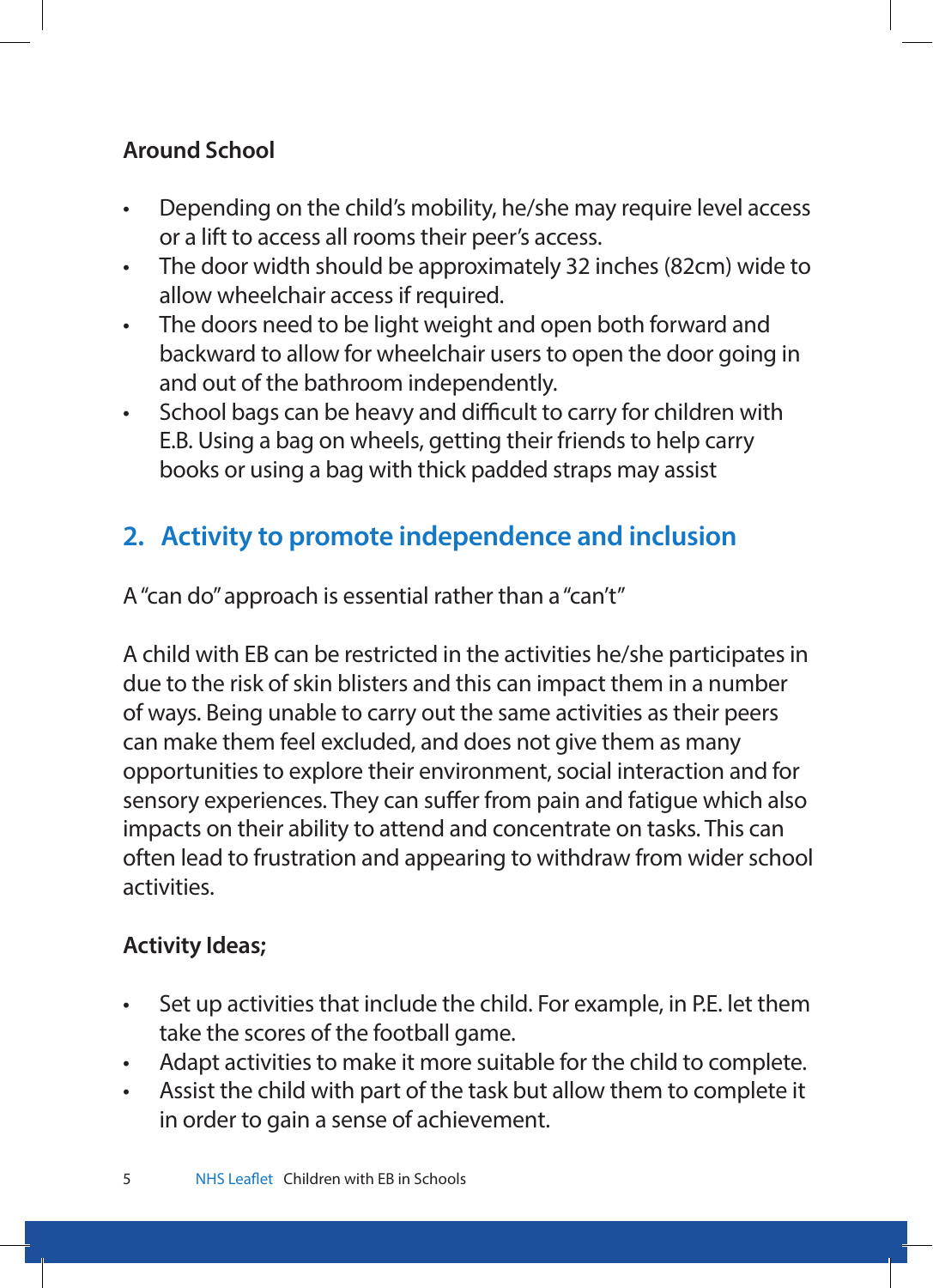- Allow the child to be at top of the line or at the back to prevent any accidents.
- It may be helpful to let the child leave class early to move to the next class to avoid any crowds and to allow them to take their time.
- Allow regular breaks for the child to promote quality of work rather than quantity and assist with pain management.
- When the child is old enough make goals, talk with them to find out what is important to them and what they want to achieve. Children with EB are experts in their own condition and will still have dreams and aspirations!
- Give them roles within the classroom to make them feel involved and valued.
- Break down activities that are difficult to achieve step by step to problem solve more effectively.

# **3. Fine motor activities and handwriting**

Often children with EB have difficulties with their fine motor skills due to blistering, scarring and/or contractures on their hands and fingers which affects their ability to engage in school for activities like;

- Handwriting
- Arts & Crafts
- P.E.

Here are some examples of ways you can assist to improve finger dexterity and strength:

#### **Fine motor activity ideas:**

• Clay, therapy putty, play-doh, bread dough. These are all excellent materials for squeezing, squishing, pushing, pulling and moulding.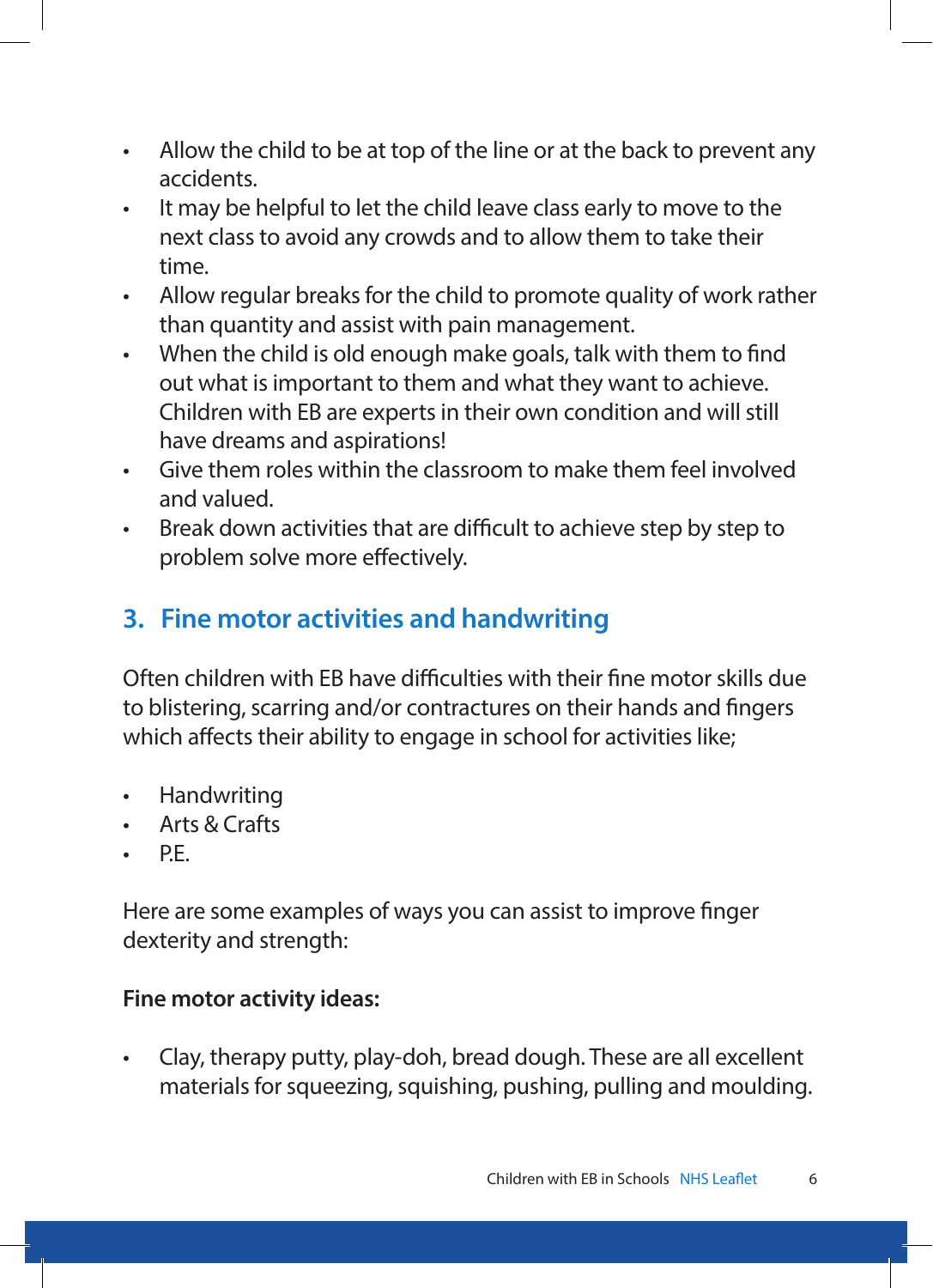- Try hiding small objects (beads, pennies, beans) inside therapy putty or play doh and then try pulling them out.
- Use a rolling pin to flatten it out, then use cookie cutters to make shapes
- Mega Blocks are large sized Legos and are best for preschool age children
- Legos and K'nex are better for older children
- Spray bottles: help water plants or spray the windows to clean.
- Sponges: squeezing to wring out the water is great for strengthening hands and forearms.
- Pop the bubbles on a large or small bubble pack by pinching with thumb and index finger or by pushing down on bubbles when sheet is placed on a hard surface.
- Finger football tear strips of paper with two hands and with one hand use fingers to make little balls, and then use each finger to flick the balls into goals.
- Baking is a great activity to involve the fingers and hands scones, cupcakes, biscuits, icing tubes
- Craft activities that require using bottles to squeeze but always ensuring the skin is protected.
- Tongs, tweezers, connected chop sticks, pegs: use these to pick up small objects for sorting such as; cotton balls, marbles etc
- Push a toothpick point into a styrofoam tray or plate, or in aluminium foil placed over craft foam or corkboard to make a picture.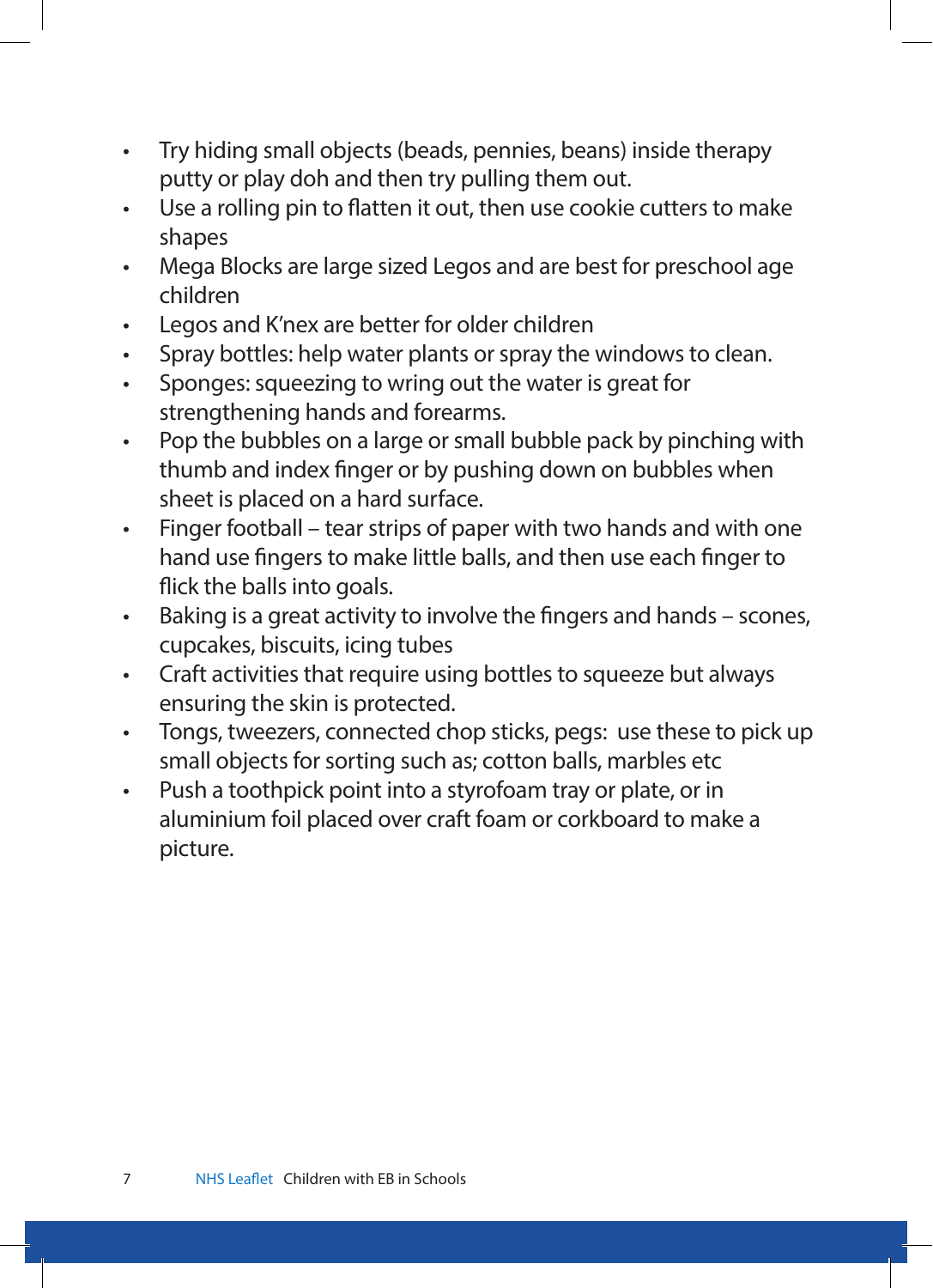#### **Adaptations for handwriting:**

- As part of pre-writing skills, use non-pencil activities to draw/write for example; chalk, foam, magic writing boards, whiteboards, water paint with wet paint brushes on a chalk board, wall or paving outside. These can be a good alternative and reduce frustrations for the children who aren't succeeding at handwriting and are still working towards the same goal.
- Using pencil grips made of rubber or foam can decrease the friction and pressure, and be more comfortable to use while encouraging a tripod grip.
- Stabilo" pens and pencils are ergonomically designed to reduce pressure required on the grip and to encourage a more functional tripod grasp.



#### **Example of Sloped Board**

Using a sloped board can create a more optimal posture for handwriting enabling better visual and fine motor skills.

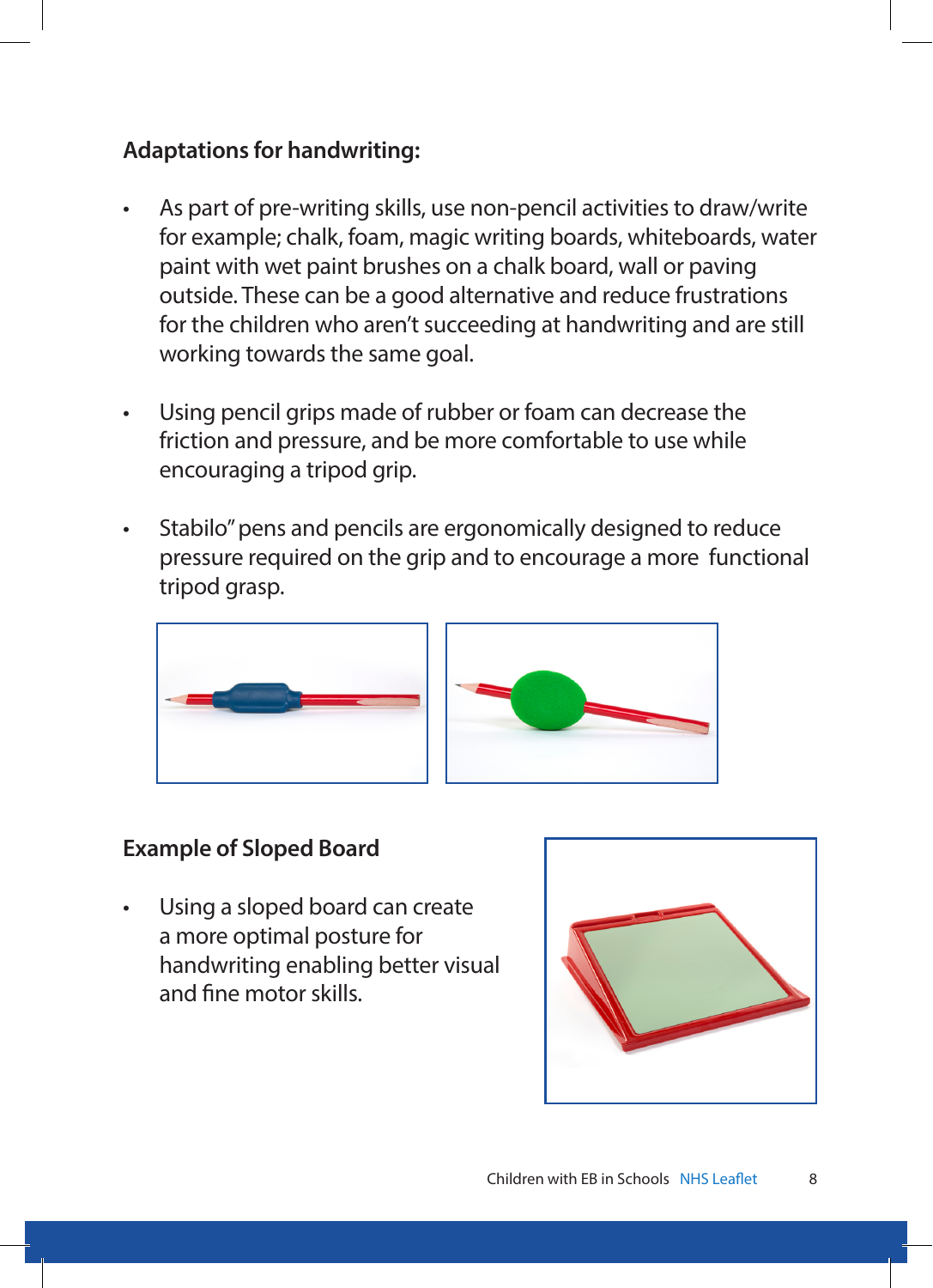## **Example of correct seated posture**

• Ensure the child is sitting at a 90 degree angle with feet flat on the floor, on a sufficiently supportive chair at the correct desk height. Use a book or box under the



feet if they are not flat on the floor.

Using ipads and computers are another option to allow the child gain a greater sense of achievement and to keep up with their peers. These should be used alongside hand-writing which provides a key component for hand and finger strengthening and hand eye coordination skills. Some laptops can be heavy and difficult to transport and fit in their schoolbag. "Mac Air" is a make that have small and lightweight laptops but other manufactures are available also.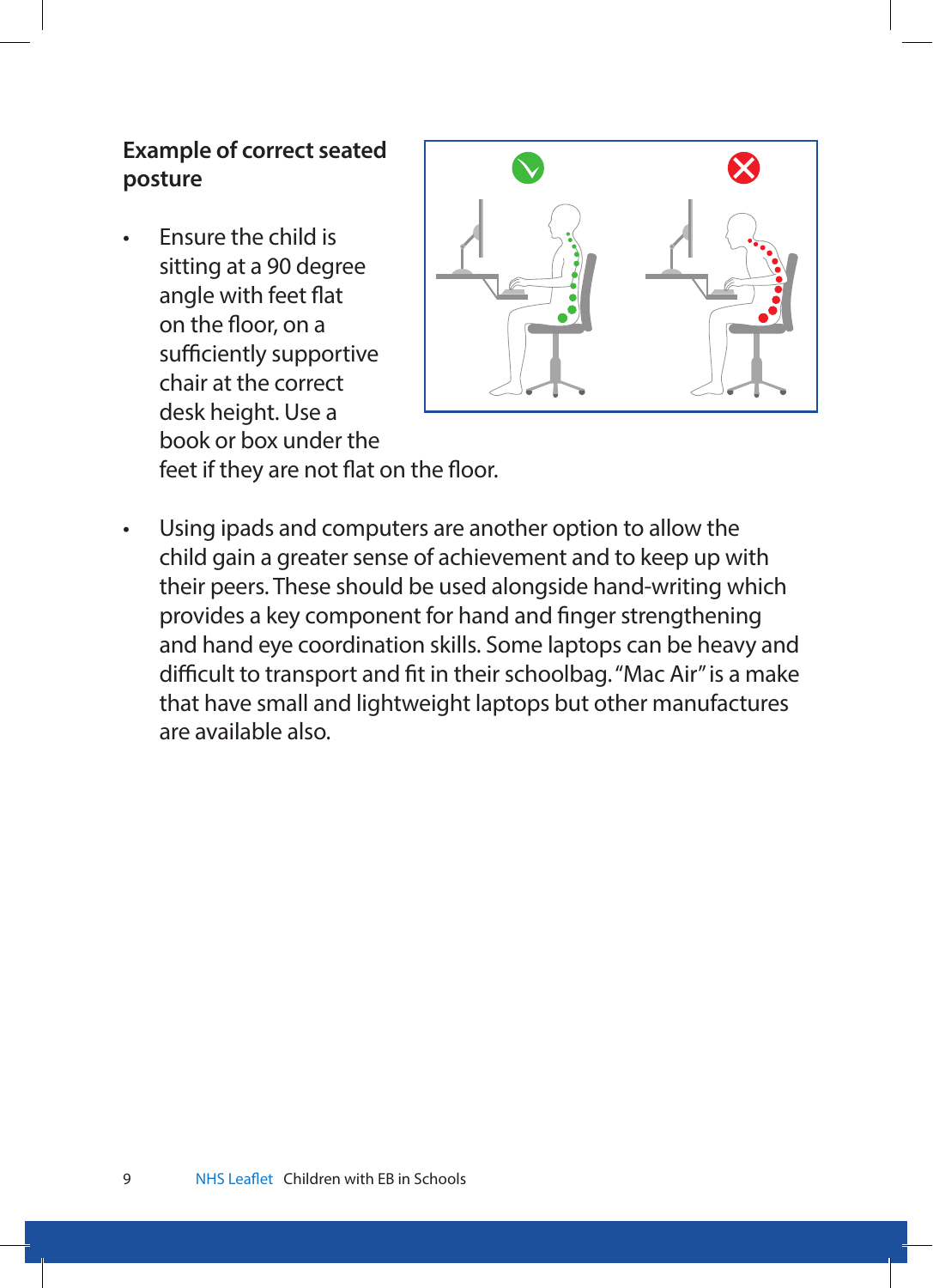# **Useful Contacts**

A very useful resource;

Occupational Therapy in Epidermolysis Bullosa, A Holistic Concept for Intervention from Infancy to Adult. By Hedwig Weiz & Florian Prinz